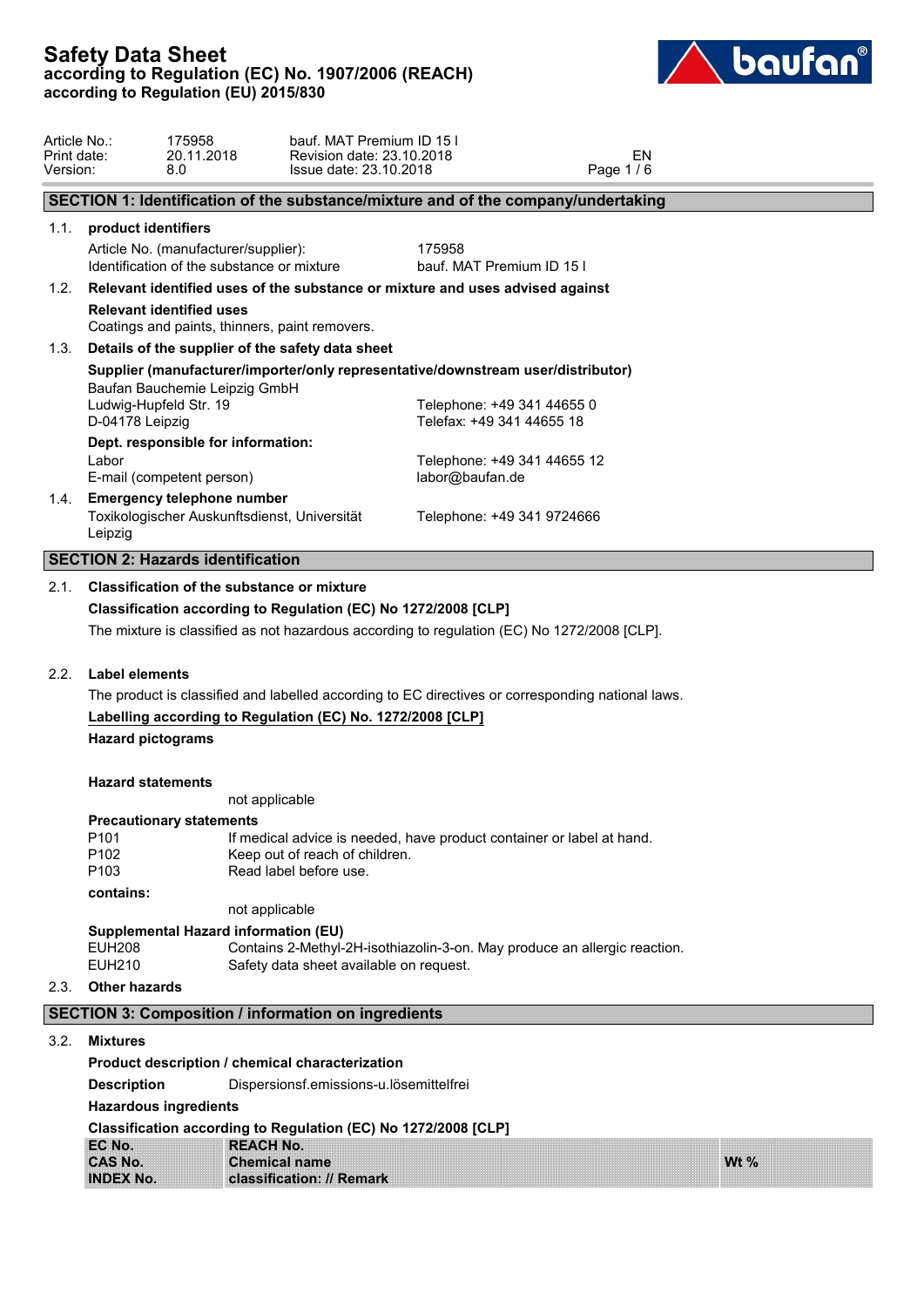

| Article No.: | 175958     | bauf. MAT Premium ID 15 I |            |  |
|--------------|------------|---------------------------|------------|--|
| Print date:  | 20.11.2018 | Revision date: 23.10.2018 | EN         |  |
| Version:     | n n        | Issue date: 23.10.2018    | Page 2 / 6 |  |

not applicable

#### **Additional information**

Full text of classification: see section 16

## **SECTION 4: First aid measures**

#### 4.1. **Description of first aid measures**

#### **General information**

In all cases of doubt, or when symptoms persist, seek medical advice. In case of unconsciousness give nothing by mouth, place in recovery position and seek medical advice.

#### **In case of inhalation**

Remove casualty to fresh air and keep warm and at rest. In case of irregular breathing or respiratory arrest provide artificial respiration.

#### **Following skin contact**

Take off immediately all contaminated clothing. After contact with skin, wash immediately with plenty of water and soap. Do not use solvents or thinners.

#### **After eye contact**

Rinse cautiously with water for several minutes. Remove contact lenses, if present and easy to do. Continue rinsing. Seek medical advice immediately.

#### **After ingestion**

If swallowed, rinse mouth with water (only if the person is conscious). Seek medical advice immediately. Keep victim calm. Do NOT induce vomiting.

## 4.2. **Most important symptoms and effects, both acute and delayed**

In all cases of doubt, or when symptoms persist, seek medical advice.

#### 4.3. **Indication of any immediate medical attention and special treatment needed**

#### **SECTION 5: Firefighting measures**

#### 5.1. **Extinguishing media**

#### **Suitable extinguishing media:**

alcohol resistant foam, carbon dioxide, Powder, spray mist, (water)

#### **Extinguishing media which must not be used for safety reasons:**

strong water jet

#### 5.2. **Special hazards arising from the substance or mixture**

No special fire protection measures are necessary.

#### 5.3. **Advice for firefighters**

Provide a conveniently located respiratory protective device.In case of fire and/or explosion do not breathe fumes.

### **Additional information**

Cool closed containers that are near the source of the fire. Do not allow water used to extinguish fire to enter drains, ground or waterways.

## **SECTION 6: Accidental release measures**

## 6.1. **Personal precautions, protective equipment and emergency procedures**

Ventilate affected area. Do not breathe vapours. See protective measures under point 7 and 8.

#### 6.2. **Environmental precautions**

Do not allow to enter into surface water or drains. If the product contaminates lakes, rivers or sewages, inform competent authorities in accordance with local regulations.

#### 6.3. **Methods and material for containment and cleaning up**

Isolate leaked material using non-flammable absorption agent (e.g. sand, earth, vermiculit, diatomaceous earth) and collect it for disposal in appropriate containers in accordance with the local regulations (see section 13). Clean using cleansing agents. Do not use solvents.

## 6.4. **Reference to other sections**

Observe protective provisions (see section 7 and 8).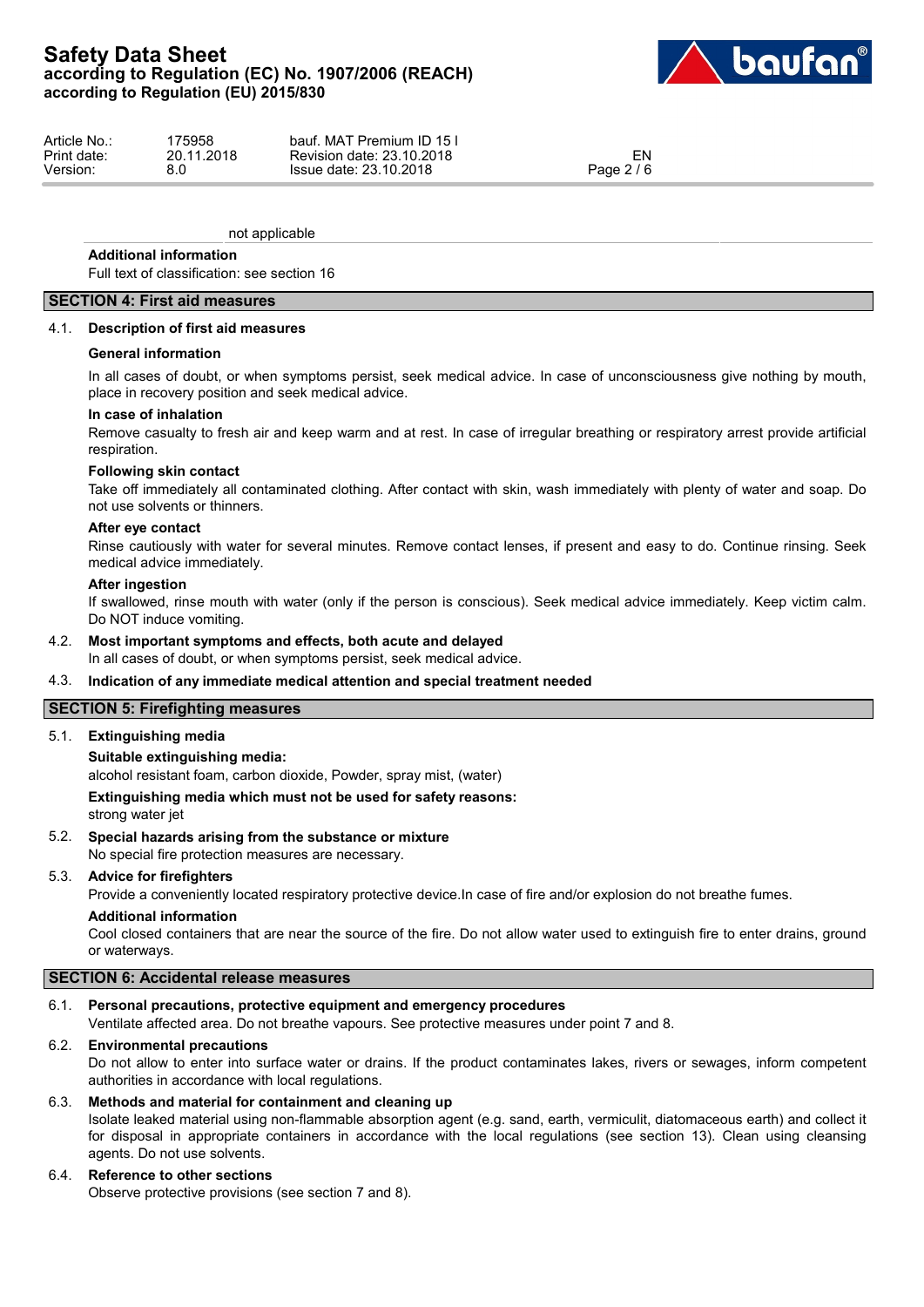

| Article No  | 175958     | วauf. MAT Pi<br>Premium ID 15<br>bauf. |          |  |
|-------------|------------|----------------------------------------|----------|--|
| Print date: | 20.11.2018 | Revision date: 23.10.2018              | ΕN       |  |
| Version:    | 8.0        | Issue date: 23.10.2018                 | Page 3/6 |  |

# **SECTION 7: Handling and storage**

#### 7.1. **Precautions for safe handling**

#### **Advices on safe handling**

Avoid contact with skin, eyes and clothes. Avoid respiration of swarf. When using do not eat, drink or smoke. Personal protection equipment: refer to section 8. Do not empty containers with pressure - no pressure vessel! Always keep in containers that correspond to the material of the original container. Follow the legal protection and safety regulations.

## 7.2. **Conditions for safe storage, including any incompatibilities**

#### **Requirements for storage rooms and vessels**

Storage in accordance with the Ordinance on Industrial Safety and Health (BetrSiVO). Keep container tightly closed. Store carefully closed containers upright to prevent any leaks.

## **Hints on joint storage**

No information available.

#### **Further information on storage conditions**

Store in a well-ventilated and dry room at temperatures between 5 °C and 35 °C. Keep container tightly closed. Store carefully closed containers upright to prevent any leaks. Protect against: Frost

#### 7.3. **Specific end use(s)**

Observe technical data sheet.Observe instructions for use.

#### **SECTION 8: Exposure controls/personal protection**

## 8.1. **Control parameters**

## **Occupational exposure limit values**

not applicable

## 8.2. **Exposure controls**

Provide good ventilation.

#### **Occupational exposure controls**

#### **Respiratory protection**

Usually no personal respirative protection necessary.

#### **Hand protection**

Hand protection is not required Barrier creams can help protecting exposed skin areas. In no case should they be used after contact.

#### **Eye protection**

Wear closely fitting protective glasses in case of splashes.

#### **Protective clothing**

Wear suitable protective clothing.

#### **Protective measures**

After contact clean skin thoroughly with water and soap or use appropriate cleanser.

#### **Environmental exposure controls**

Do not allow to enter into surface water or drains. See chapter 7. No additional measures necessary.

## **SECTION 9: Physical and chemical properties**

#### 9.1. **Information on basic physical and chemical properties** \*

| Appearance:                              |                 |
|------------------------------------------|-----------------|
| <b>Physical state:</b>                   | Liguid          |
| Colour:                                  | white           |
| Odour:                                   | arttypisch mild |
| <b>Odour threshold:</b>                  | not applicable  |
| pH at $20^{\circ}$ C:                    | 7,5 bis 9,0     |
| Melting point/freezing point:            | not applicable  |
| Initial boiling point and boiling range: | 100 $\degree$ C |
|                                          | Source: Wasser  |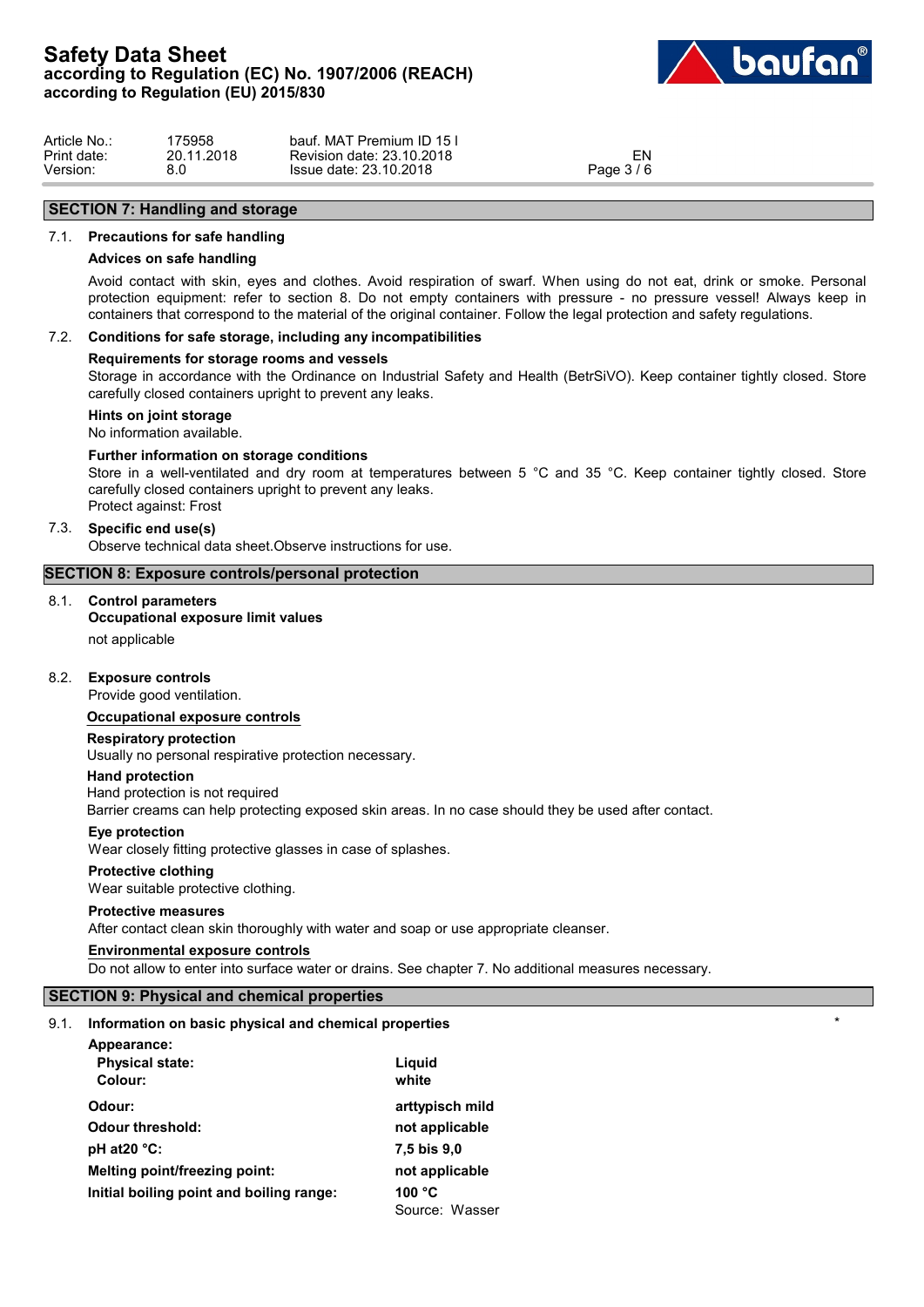

| Article No.:<br>Print date:<br>Version: |                                               | 175958<br>20.11.2018<br>8.0                                                                              | bauf. MAT Premium ID 15 I<br>Revision date: 23.10.2018<br>Issue date: 23.10.2018 |                                  | EN<br>Page 4 / 6 |         |  |
|-----------------------------------------|-----------------------------------------------|----------------------------------------------------------------------------------------------------------|----------------------------------------------------------------------------------|----------------------------------|------------------|---------|--|
|                                         | <b>Flash point:</b>                           |                                                                                                          |                                                                                  | Not applicable                   |                  |         |  |
|                                         | <b>Evaporation rate:</b>                      |                                                                                                          |                                                                                  | not applicable                   |                  |         |  |
|                                         | Burning time (s):                             | Flammability (solid, gas):                                                                               |                                                                                  | not applicable                   |                  |         |  |
|                                         |                                               | Upper/lower flammability or explosive limits:<br>Lower explosion limit:<br><b>Upper explosion limit:</b> |                                                                                  | not applicable<br>not applicable |                  |         |  |
|                                         |                                               | Vapour pressure at 20 °C:                                                                                |                                                                                  | 8,75 mbar                        |                  |         |  |
|                                         | Vapour density:                               |                                                                                                          |                                                                                  | not applicable                   |                  |         |  |
|                                         | <b>Relative density:</b><br>Density at 20 °C: |                                                                                                          |                                                                                  | ca. 1,62 g/cm <sup>3</sup>       |                  |         |  |
|                                         | Solubility(ies):                              | Water solubility (g/L) at 20 °C:                                                                         |                                                                                  | mixable with water               |                  |         |  |
|                                         |                                               | Partition coefficient: n-octanol/water:                                                                  |                                                                                  | see section 12                   |                  |         |  |
|                                         |                                               | Auto-ignition temperature:                                                                               |                                                                                  | not applicable                   |                  |         |  |
|                                         |                                               | <b>Decomposition temperature:</b>                                                                        |                                                                                  | not applicable                   |                  |         |  |
|                                         | Viscosity at °C:                              |                                                                                                          |                                                                                  | 20 000 mPas                      |                  |         |  |
|                                         |                                               | <b>Explosive properties:</b>                                                                             |                                                                                  | not applicable                   |                  |         |  |
|                                         |                                               | <b>Oxidising properties:</b>                                                                             |                                                                                  | not applicable                   |                  |         |  |
| 9.2.                                    | <b>Other information</b>                      |                                                                                                          |                                                                                  |                                  |                  | $\star$ |  |
|                                         | Solid content (%):                            |                                                                                                          |                                                                                  | 64 Wt %                          |                  |         |  |
|                                         | solvent content:<br>Water:                    | <b>Organic solvents:</b>                                                                                 |                                                                                  | 0 Wt %<br>36 Wt %                |                  |         |  |
|                                         |                                               | <b>SECTION 10: Stability and reactivity</b>                                                              |                                                                                  |                                  |                  |         |  |

#### 10.1. **Reactivity**

keine, bei sachgemäßer Verwendung

#### 10.2. **Chemical stability**

Stable when applying the recommended regulations for storage and handling. Further information on correct storage: refer to section 7.

## 10.3. **Possibility of hazardous reactions**

No information available.

## 10.4. **Conditions to avoid**

Stable when applying the recommended regulations for storage and handling. Further information on correct storage: refer to section 7. Hazardous decomposition byproducts may form with exposure to high temperatures

#### 10.5. **Incompatible materials**

No information available.

#### 10.6. **Hazardous decomposition products** not applicable

# **SECTION 11: Toxicological information**

Classification according to Regulation (EC) No 1272/2008 [CLP] No data on preparation itself available.

#### 11.1. **Information on toxicological effects**

**Acute toxicity**

Toxicological data are not available.

**skin corrosion/irritation; Serious eye damage/eye irritation**

Toxicological data are not available.

**Respiratory or skin sensitisation**

Toxicological data are not available.

**CMR effects (carcinogenicity, mutagenicity and toxicity for reproduction)**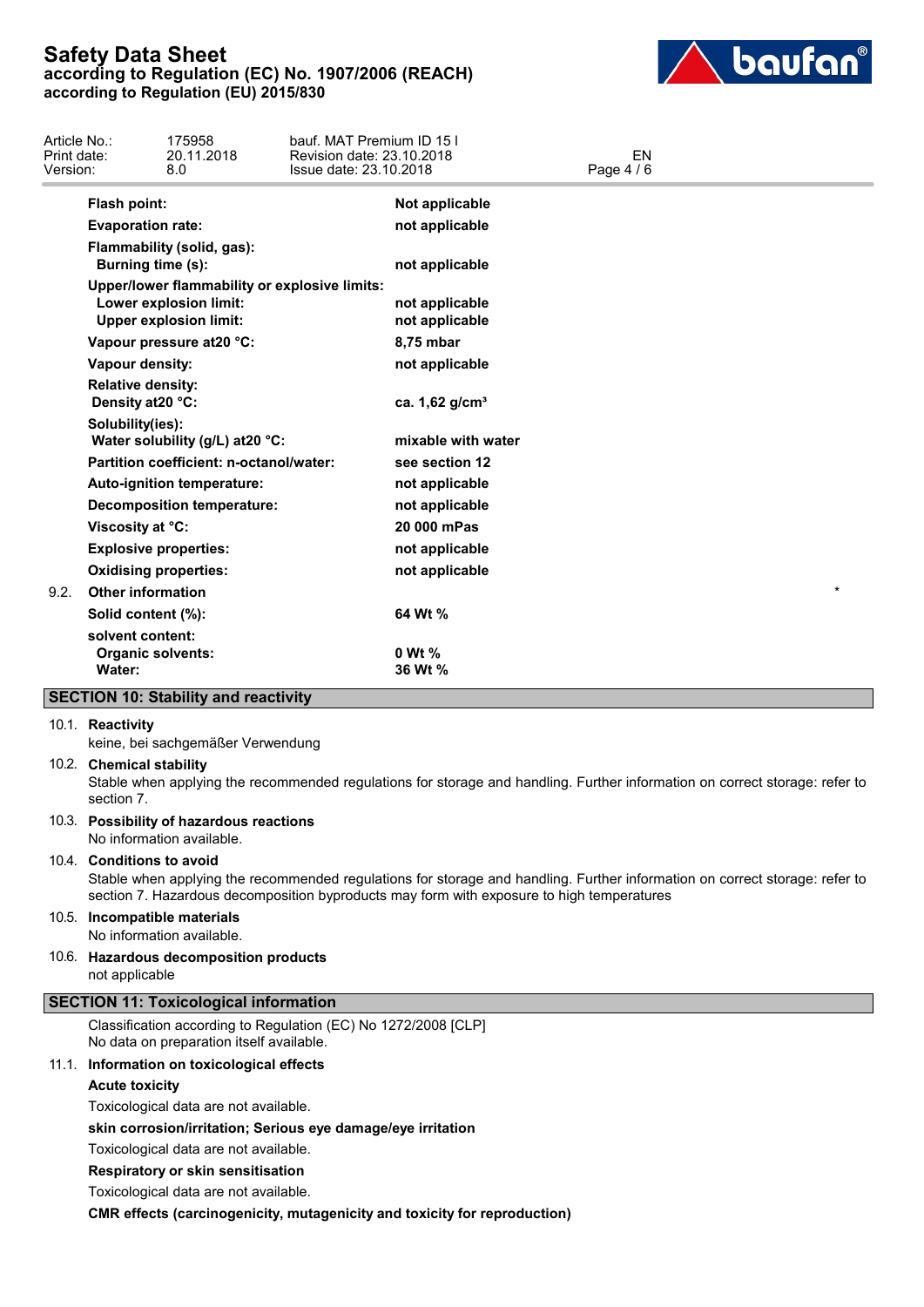

| Article No.: | 75958'     | bauf. MAT Premium ID 15 I |                     |  |
|--------------|------------|---------------------------|---------------------|--|
| Print date:  | 20.11.2018 | Revision date: 23.10.2018 | EN                  |  |
| Version:     | 8.0        | Issue date: 23.10.2018    | $-5/6$<br>Page $51$ |  |

Toxicological data are not available.

## **Specific target organ toxicity**

Toxicological data are not available.

## **Aspiration hazard**

Toxicological data are not available.

#### **Practical experience/human evidence**

#### Other observations:

Repeated or prolonged contact with the preparation may cause removal of natural fat from the skin resulting in non-allergic contact dermatitis and/or absorption through skin. Splashing may cause eye irritation and reversible damage.

#### **Overall Assessment on CMR properties**

The ingredients in this mixture do not meet the criteria for classification as CMR category 1A or 1B according to CLP.

#### **Remark**

There is no information available on the preparation itself .

## **SECTION 12: Ecological information**

#### **overall evaluation**

Classification according to Regulation (EC) No 1272/2008 [CLP] There is no information available on the preparation itself . Do not allow to enter into surface water or drains.

#### 12.1. **Toxicity**

No information available.

#### **Long-term Ecotoxicity**

Toxicological data are not available.

12.2. **Persistence and degradability**

Toxicological data are not available.

# 12.3. **Bioaccumulative potential**

Toxicological data are not available.

## **Bioconcentration factor (BCF)**

Toxicological data are not available.

## 12.4. **Mobility in soil**

Toxicological data are not available.

#### 12.5. **Results of PBT and vPvB assessment**

The substances in the mixture do not meet the PBT/vPvB criteria according to REACH, annex XIII.

## 12.6. **Other adverse effects**

## **SECTION 13: Disposal considerations**

#### 13.1. **Waste treatment methods**

## **Appropriate disposal / Product**

**Recommendation**

Do not allow to enter into surface water or drains. This material and its container must be disposed of in a safe way. Waste disposal according to directive 2008/98/EC, covering waste and dangerous waste.

#### **List of proposed waste codes/waste designations in accordance with EWC**

080120 aqueous suspensions containing paint or varnish other than those mentioned in 08 01 19

#### **packaging**

#### **Recommendation**

Non-contaminated packages may be recycled. Vessels not properly emptied are special waste.

## **SECTION 14: Transport information**

**This mixture is not classified as dangerous according to international transport regulations (ADR/RID, IMDG, ICAO/IATA).**

## **No dangerous good in sense of this transport regulation.**

14.1. **UN number**